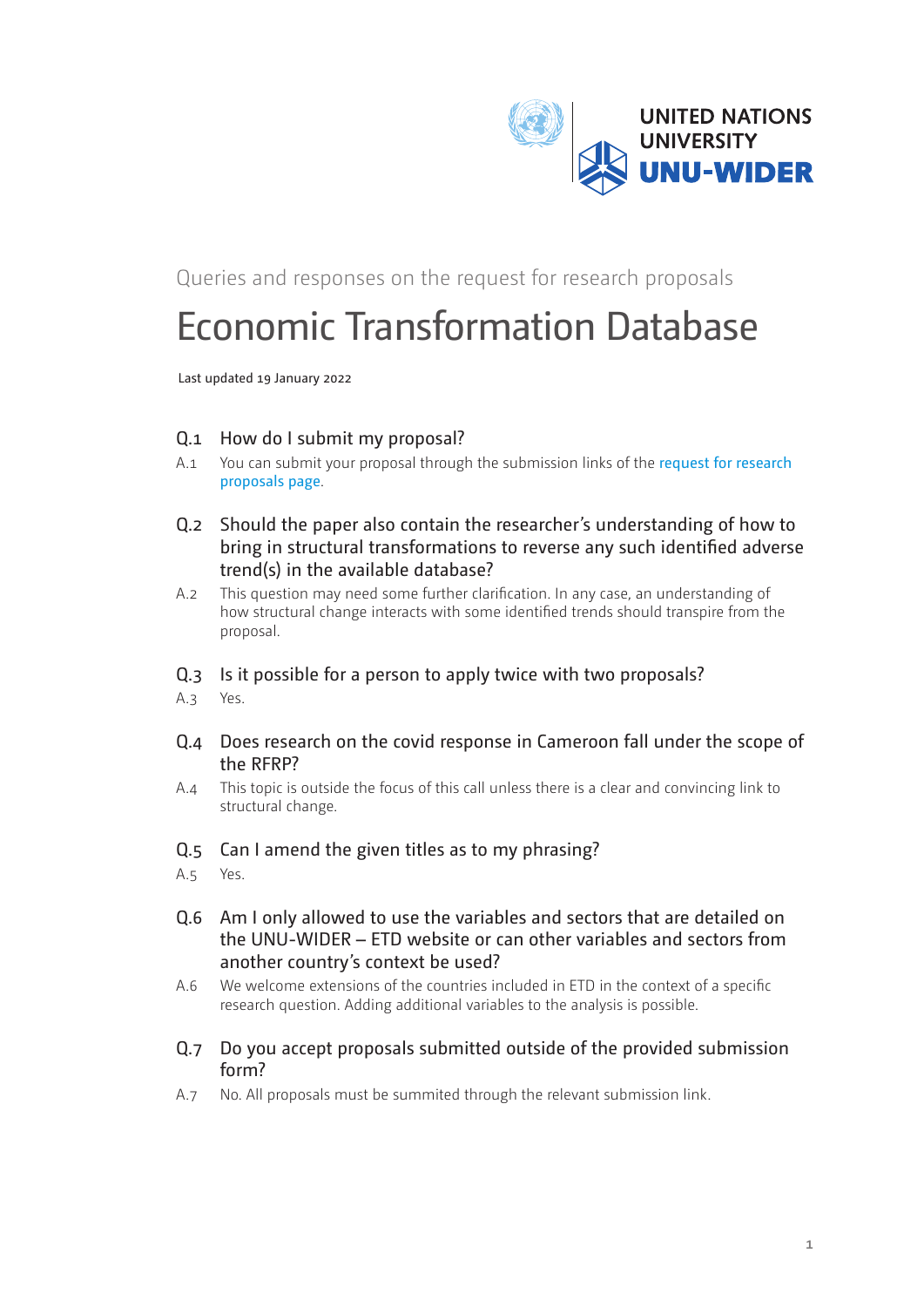### Q.8 Does research on resettlement programmes fall under the proposal scope?

A.8 This topic is outside the focus of this call unless there is a clear and convincing link to structural change.

## Q.9 Can a research proposal focus on one region of the database (e.g. sub-Saharan Africa) or is it preferable to include all of them regarding the scope of the call?

A.9 The research can focus on all regions, a region or even just one country.

# Q.10 Is there a template for the expected format of the proposal?

A.10 UNU-WIDER does not use a standard template for proposals and cannot share examples. Proposals will be assessed based on (i) relevance to the research project, (ii) strength of theoretical, methodological, or empirical contribution, and (iii) clarity of writing.

#### Q.11 Does any empirical analysis need to use the ETD or is it acceptable to use alternative measures?

A.11 As long as it serves the project aims, this is not a necessary condition.

# Q.12 Who is eligible to apply?

A.12 Proposals from individuals (or groups of individuals) as well as non-profit organizations are welcome. Applications from women and developing country researchers are particularly encouraged.

# Q.13 Is it possible to extend the empirical research by using other data sets?

A.13 Yes.

# Q.14 In case of successful proposals, will the contract be issued to the researcher or their host institute?

A.14 This will be determined case-by-case. Researchers or their institutions (non-profit) will sign a consultancy contract or an institutional contractual agreement with UNU-WIDER that follows the UNU conditions of service for Consultant Contracts (CTC) or Institutional Contractual Agreements (ICA). UNU-WIDER can sign an ICA with a researcher's host institution if the researcher is not allowed to sign individual contracts with other entities.

## Q.15 Are you looking for proposals from a particular discipline?

A.15 This is a research project in economics, broadly defined.

## Q.16 Are there any specific criteria for writing the proposal?

A.16 Each proposal will be reviewed for scientific merit and feasibility. Proposals will be selected on the basis of three criteria: (i) relevance to the research project, (ii) strength of theoretical, methodological, or empirical contribution, and (iii) clarity of writing. Furthermore, the aim is to have these papers published in high-quality journals or books in economics, political science, development studies, or related fields.

## Q.17 Can I use microfinance and livelihoods in the research proposal?

A.17 As long as it serves the aims of the project.

#### Q.18 Is it possible to get comments on the proposal?

A.18 Only the final decision on whether to fund the proposal or not will be communicated to applicants. Applicants must not expect feedback on their proposals.